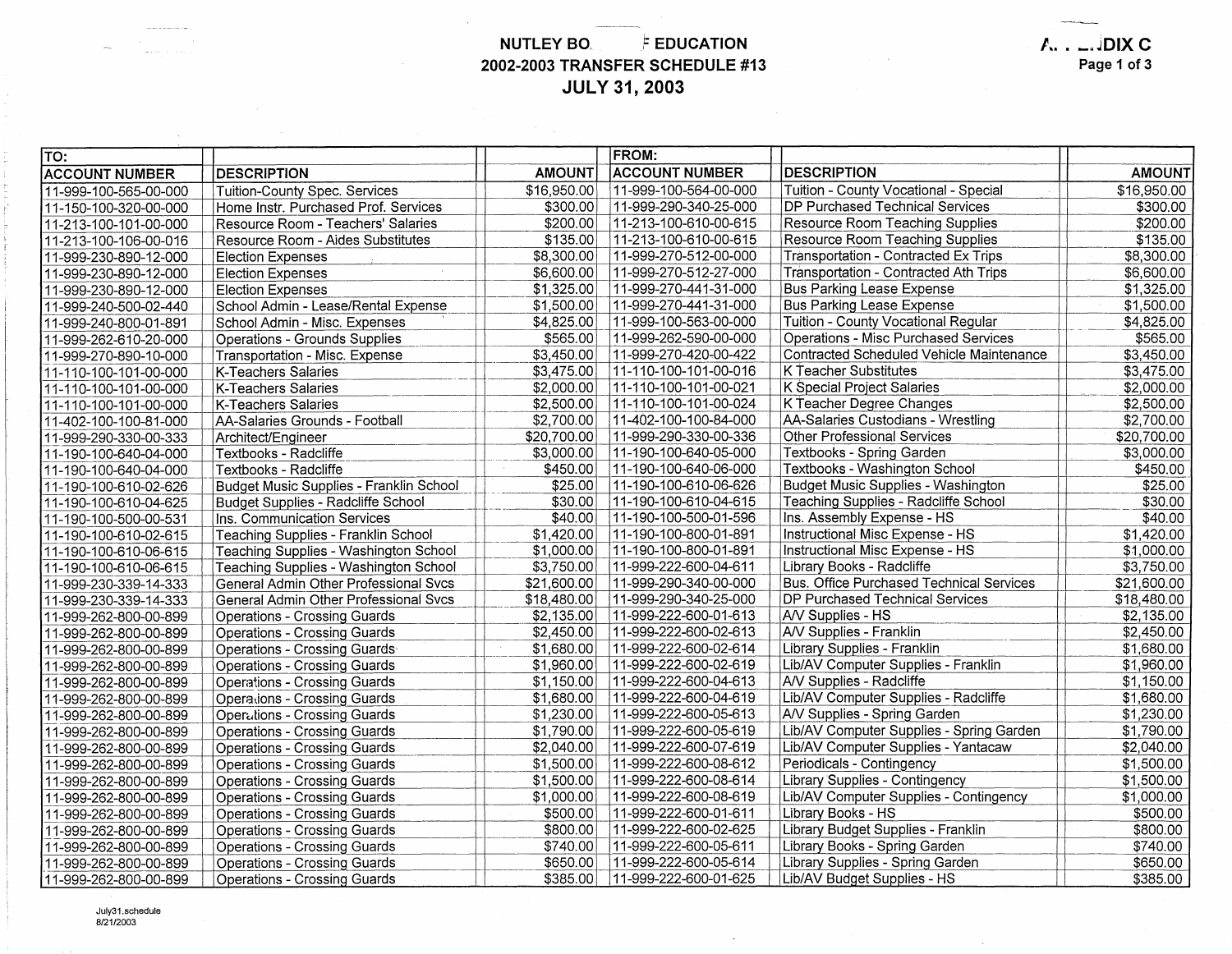**NUTLEY BOA EDUCATION 2002-2003 TRANSFER SCHEDULE #13 JULY 31, 2003** 

| TO:                   |                                     |               | <b>IFROM:</b>         |                                                  |               |
|-----------------------|-------------------------------------|---------------|-----------------------|--------------------------------------------------|---------------|
| <b>ACCOUNT NUMBER</b> | <b>DESCRIPTION</b>                  | <b>AMOUNT</b> | <b>ACCOUNT NUMBER</b> | <b>DESCRIPTION</b>                               | <b>AMOUNT</b> |
| 11-999-262-800-00-899 | Operations - Crossing Guards        | \$400.00      | 11-999-222-600-02-611 | Library Books - Franklin                         | \$400.00      |
| 11-999-262-800-00-899 | <b>Operations - Crossing Guards</b> | \$325.00      | 11-999-222-600-02-612 | Periodicals - Franklin                           | \$325.00      |
| 11-999-262-800-00-899 | Operations - Crossing Guards        | \$450.00      | 11-999-222-600-04-611 | Library Books - Radcliffe                        | \$450.00      |
| 11-999-262-800-00-899 | Operations - Crossing Guards        | \$240.00      | 11-999-222-600-04-614 | Library Supplies - Radcliffe                     | \$240.00      |
| 11-999-262-800-00-899 | <b>Operations - Crossing Guards</b> | \$400.00      | 11-999-222-600-05-612 | Periodicals - Spring Garden                      | \$400.00      |
| 11-999-262-800-00-899 | <b>Operations - Crossing Guards</b> | \$450.00      | 11-999-222-600-06-614 | Library Supplies - Washington                    | \$450.00      |
| 11-999-262-800-00-899 | <b>Operations - Crossing Guards</b> | \$290.00      | 11-999-222-600-07-612 | Periodicals - Yantacaw                           | \$290.00      |
| 11-999-262-800-00-899 | <b>Operations - Crossing Guards</b> | \$270.00      | 11-999-222-600-07-613 | A/V Supplies - Yantacaw                          | \$270.00      |
| 11-999-262-800-00-899 | <b>Operations - Crossing Guards</b> | \$200.00      | 11-999-222-600-08-611 | Library Books - Contingency                      | \$200.00      |
| 11-999-262-800-00-899 | <b>Operations - Crossing Guards</b> | \$145.00      | 11-999-222-600-13-613 | A/V Supplies - HS Library                        | \$145.00      |
| 11-999-262-800-00-899 | <b>Operations - Crossing Guards</b> | \$90.00       | 11-999-222-600-03-612 | Periodicals - Lincoln                            | \$90.00       |
| 11-999-262-800-00-899 | <b>Operations - Crossing Guards</b> | \$100.00      | 11-999-222-600-03-613 | A/V Supplies - Lincoln                           | \$100.00      |
| 11-999-262-800-00-899 | <b>Operations - Crossing Guards</b> | \$55.00       | 11-999-222-600-03-614 | Library Supplies - Lincoln                       | \$55.00       |
| 11-999-262-800-00-899 | <b>Operations - Crossing Guards</b> | \$60.00       | 11-999-222-600-03-619 | Lib/AV Computer Supplies - Lincoln               | \$60.00       |
| 11-999-262-800-00-899 | <b>Operations - Crossing Guards</b> | \$120.00      | 11-999-222-600-06-611 | Library Books - Washington                       | \$120.00      |
| 11-999-262-800-00-899 | Operations - Crossing Guards        | \$9,590.00    | 11-999-290-500-24-596 | <b>Business Office - Misc Purchased Services</b> | \$9,590.00    |
| 11-999-262-800-00-899 | Operations - Crossing Guards        | \$680.00      | 11-999-290-500-00-440 | Business Office - Leased/Rental Equip            | \$680.00      |
| 11-999-262-800-00-899 | Operations - Crossing Guards        | \$8,814.00    | 11-999-262-100-00-000 | Operations - Salaries Cust/Grnds                 | \$8,814.00    |
| 11-999-262-800-00-899 | <b>Operations - Crossing Guards</b> | \$8,235.00    | 11-999-230-331-16-000 | General Admin - Legal Services                   | \$8,235.00    |
| 11-999-262-800-00-899 | Operations - Crossing Guards        | \$1,080.00    | 11-999-261-100-00-000 | Maintenance Salaries                             | \$1,080.00    |
| 11-999-262-800-00-899 | Operations - Crossing Guards        | \$3,065.00    | 11-999-261-100-00-029 | Maintenance Salaries - Overtime                  | \$3,065.00    |
| 11-999-262-800-00-899 | Operations - Crossing Guards        | \$3,820.00    | 11-999-261-100-00-031 | <b>Technology Team Salaries</b>                  | \$3,820.00    |
| 11-999-262-800-00-899 | <b>Operations - Crossing Guards</b> | \$15.00       | 11-999-262-590-00-000 | Operations - Misc Purchased Services             | \$15.00       |
| 11-999-262-800-00-899 | Operations - Crossing Guards        | \$7,850.00    | 11-999-262-590-22-000 | Operations - Security - Township                 | \$7,850.00    |
| 11-999-262-800-00-899 | Operations - Crossing Guards        | \$7,395.00    | 11-999-216-320-29-000 | Student Related Services - Purch Prof Svcs       | \$7,395.00    |
| 11-999-262-800-00-899 | Operations - Crossing Guards        | \$6,650.00    | 11-999-270-600-10-624 | Transportation Vehicle Gasoline - Spec Ed        | \$6,650.00    |
| 11-999-262-800-00-899 | <b>Operations - Crossing Guards</b> | \$226.00      | 11-190-100-610-01-625 | <b>Budget Supplies - HS</b>                      | \$226.00      |
| 11-999-262-800-00-899 | Operations - Crossing Guards        | \$543.00      | 11-190-100-610-02-625 | Budget Supplies - Franklin                       | \$543.00      |
| 11-999-262-800-00-899 | <b>Operations - Crossing Guards</b> | \$1,096.00    | 11-190-100-610-03-615 | Teaching Supplies - Lincoln School               | \$1,096.00    |
| 11-999-262-800-00-899 | <b>Operations - Crossing Guards</b> | \$550.00      | 11-190-100-610-03-625 | Budget Supplies - Lincoln School                 | \$550.00      |
| 11-999-262-800-00-899 | Operations - Crossing Guards        | \$194.00      | 11-190-100-610-03-626 | Budget Music Supplies - Lincoln School           | \$194.00      |
| 11-999-262-800-00-899 | <b>Operations - Crossing Guards</b> | \$212.00      | 11-190-100-610-05-626 | Budget Music Supplies - Spring Garden            | \$212.00      |
| 11-999-262-800-00-899 | Operations - Crossing Guards        | \$211.00      | 11-190-100-610-06-625 | Budget Supplies - Washington School              | \$211.00      |
| 11-999-262-800-00-899 | <b>Operations - Crossing Guards</b> | \$610.00      | 11-190-100-610-06-626 | Budget Music Supplies - Washington               | \$610.00      |
| 11-999-262-800-00-899 | Operations - Crossing Guards        | \$1,585.00    | 11-190-100-610-07-615 | Teaching Supplies - Yantacaw School              | \$1,585.00    |
| 11-999-262-800-00-899 | Operations - Crossing Guards        | \$325.00      | 11-190-100-610-08-615 | <b>Teaching Supplies - Contingency</b>           | \$325.00      |
| 11-999-262-800-00-899 | <b>Operations - Crossing Guards</b> | \$100.00      | 11-190-100-610-01-615 | <b>Teaching Supplies - HS</b>                    | \$100.00      |
| 11-999-262-800-00-899 | <b>Operations - Crossing Guards</b> | \$80.00       | 11-190-100-610-04-626 | Budget Music Supplies - Radcliffe                | \$80.00       |
| 11-999-262-800-00-899 | <b>Operations - Crossing Guards</b> | \$55.00       | 11-190-100-610-07-625 | Budget Supplies - Yantacaw                       | \$55.00       |
| 11-999-262-800-00-899 | Operations - Crossing Guards        | \$29.00       | 11-190-100-610-09-615 | <b>Teaching Supplies - CAT</b>                   | \$29.00       |
| 11-999-262-800-00-899 | Operations - Crossing Guards        | \$139.00      | 11-190-100-610-04-615 | Teaching Supplies - Radcliffe School             | \$139.00      |
| 11-999-262-800-00-899 | Operations - Crossing Guards        | \$177.00      | 11-190-100-610-05-615 | Teaching Supplies - Spring Garden                | \$177.00      |
| 11-999-262-800-00-899 | Operations - Crossing Guards        | \$14.00       | 11-190-100-610-01-626 | <b>Budget Music Supplies - HS</b>                | \$14.00       |

July31.schedule 8/21/2003